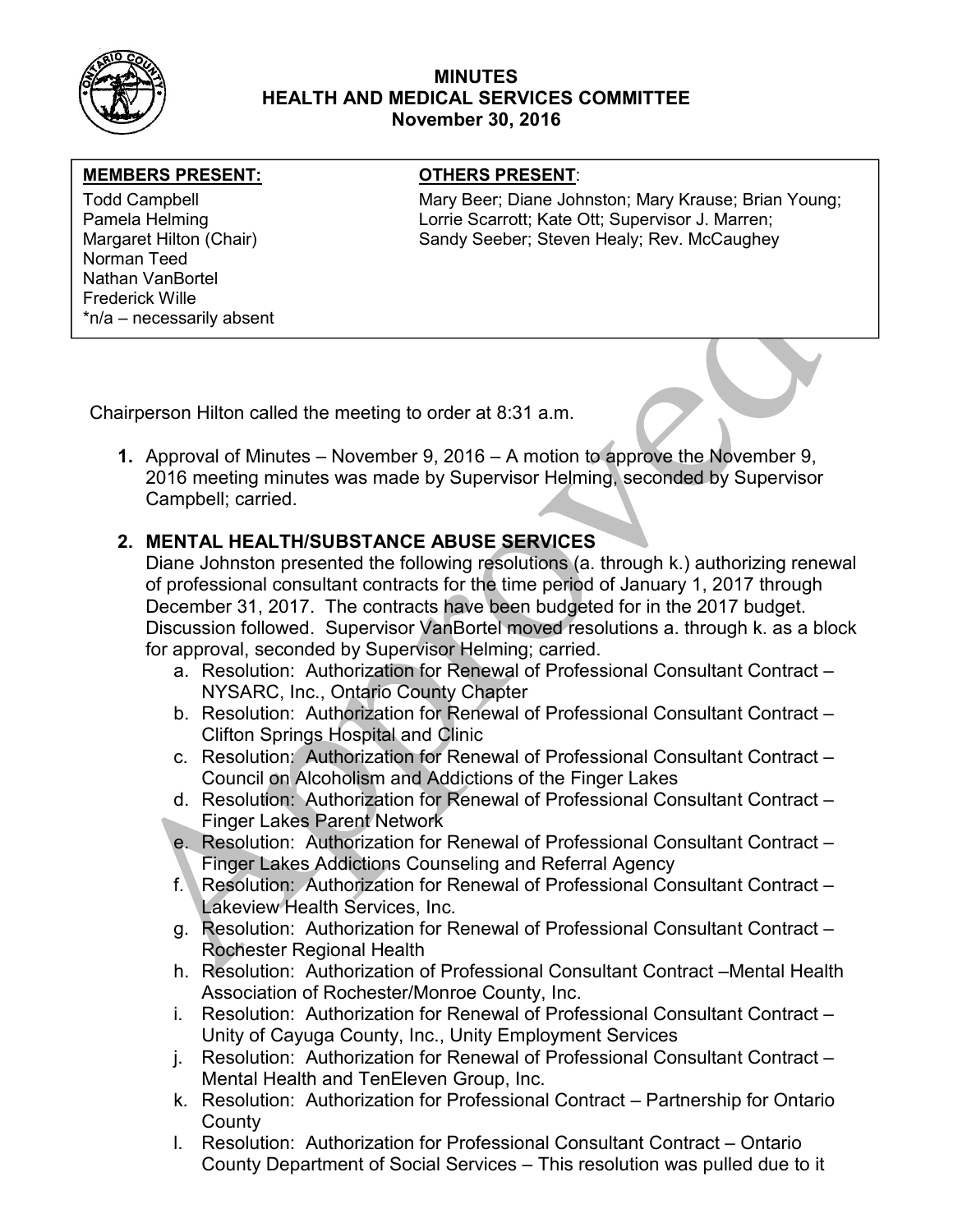being on the agenda for Public Safety and Human Services Committees, making it duplicative.

Diane Johnston presented the following resolutions (m. through r.) authorizing the renewal of professional consultant contracts for the time period of January 1, 2017 through December 31, 2017. The contracts have been budgeted for in the 2017 budget. Discussion followed. Supervisor Teed moved resolutions m. through r. as a block, with correction in the first resolve of each, seconded by Supervisor Campbell; carried.

- m. Resolution: Authorization for Renewal of Professional Consultant Contract Deborah Hall, PHD
- n. Resolution: Authorization for Renewal of Professional Consultant Contract Donna Fladd, NPP
- o. Resolution: Authorization for Renewal of Professional Consultant Contract Gretchen N. Foley, MD
- p. Resolution: Authorization for Renewal of Professional Consultant Contract Jessica R. Norton, MD
- q. Resolution: Authorization for Renewal of Professional Consultant Contract Robert B. Hall, PHD
- r. Resolution: Authorization for Renewal of Professional Consultant Contract William E. Mitchell, PSYD
- s. Informational: Proposed Adjusted Hours of Operation Ms. Johnston reviewed a memo to the committee outlining new evening hours for the OCMHC which will begin the week of January 16, 2017 pending the approval of The Office of Mental Health. Ms. Johnston will be monitoring the new clinic schedule very closely insuring that there is adequate coverage and support. Discussion followed
- t. Mental Health/Substance Abuse Updates Diane Johnston provided updates regarding the following:
	- The community college is applying for a grant made available by New York State to develop coalitions, foster community partnerships, and strengthen local prevention efforts regarding substance abuse on college campuses.

# 3. PUBLIC HEALTH

- a. Discussion: Community Health Improvement Plan (CHIP) Ms. Beer presented the Community Health Improvement Plan for 2016-2018. The CHIP is being prepared one year early in order to fall in line with hospital's schedules. Public Health has worked closely with focus groups and surveyed partners in the community to draft the plan. Discussion followed. Three priority areas chosen were:
	- Hypertension
	- Obesity
	- Mental Health and Prevent Substance Abuse

Targeting lower socio-economic status population was chosen as the disparity focus.

- b. Public Health Updates Ms. Beer provided the following updates:
	- An outbreak of Mumps, with four confirmed cases, has occurred at SUNY Geneseo. OCPH has reached out to providers informing them that the disease is present and should be considered as a diagnosis.